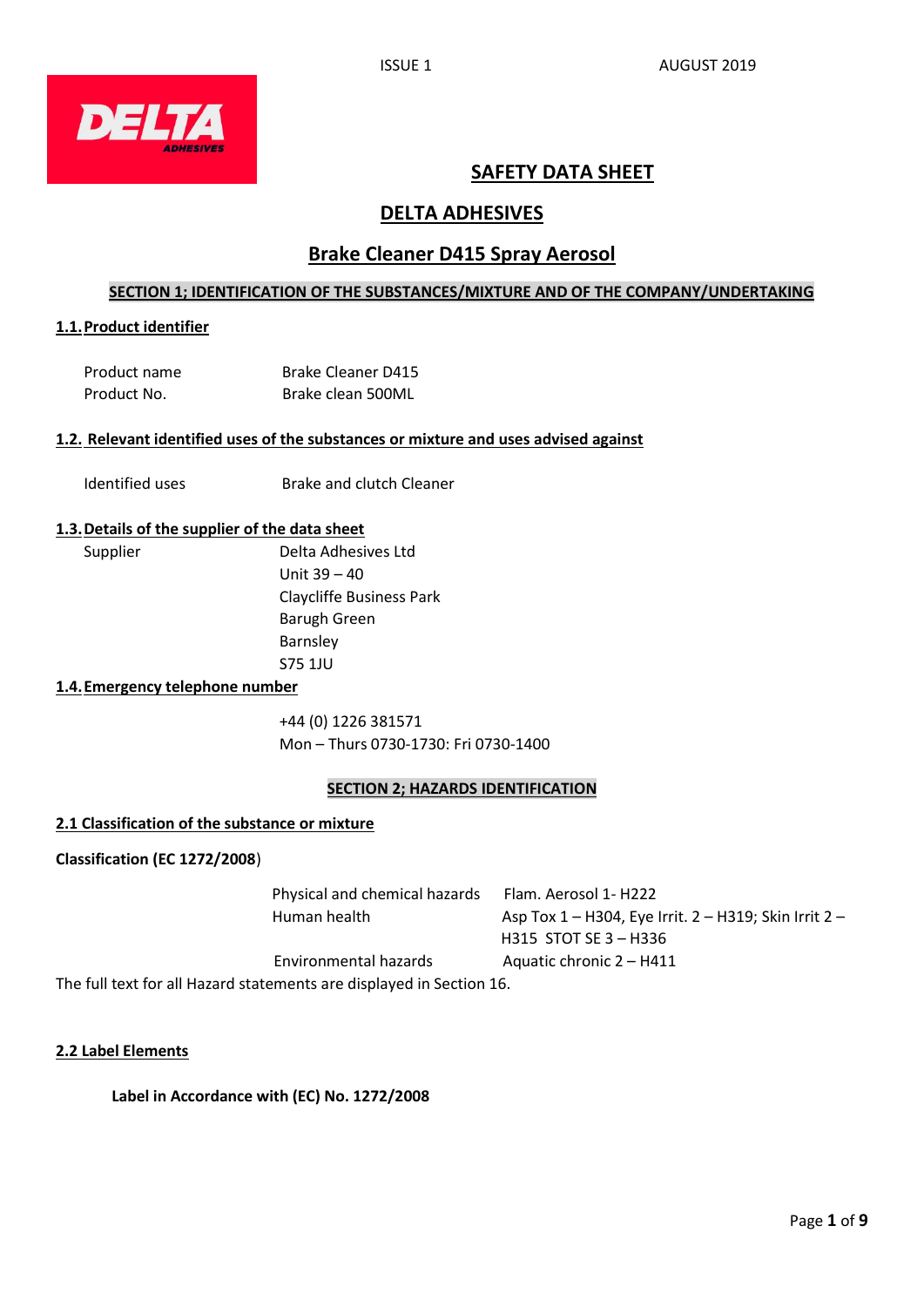



**Signal word**Canger
Board **Danger**  $\sqrt{ }$ 

### **Hazard statements**

| H <sub>222</sub> | Extremely flammable aerosol.                    |
|------------------|-------------------------------------------------|
| H <sub>229</sub> | Pressurized container: may burst if heated      |
| H315             | Causes skin irritation.                         |
| H319             | Causes serious eye irritation.                  |
| H336             | May cause drowsiness or dizziness               |
| H <sub>304</sub> | May be fatal if swallowed and enters airways    |
| H411             | Toxic to aquatic life with long lasting effects |

# **Precautionary Statements**

| P <sub>102</sub> | Keep out of reach of children.                                |
|------------------|---------------------------------------------------------------|
| P210             | Keep away from heat/sparks/open flames/hot surfaces - No      |
|                  | Smoking.                                                      |
| P211             | Do not spray on an open flame or other ignition source.       |
| P251             | Pressurized container: Do not pierce or burn, even after use. |
| P <sub>261</sub> | Avoid breathing vapour/spray.                                 |
| P <sub>262</sub> | Do not get in eyes, on skin, or on clothing                   |
| P271             | Use only outdoors or in a well ventilated area                |
| P <sub>262</sub> | Do not get in eyes, on skin, or on clothing                   |
|                  |                                                               |

# **Supplementary precautionary statements**

| P273             | Avoid release to the environment.                            |
|------------------|--------------------------------------------------------------|
| P <sub>264</sub> | Wash contaminated skin thoroughly after handling             |
| P301+310         | IF SWALLOWED: immediately call a poison centre, or a         |
|                  | doctor/physician                                             |
| P304+340         | IF INHALED: Remove victim to fresh air and keep at rest in   |
|                  | Position comfortable for breathing.                          |
| P305+351+338     | IF IN EYES: Rinse cautiously with water for several minutes. |
|                  | Remove contact lenses, if present and easy to do. Continue   |
|                  | Rinsing.                                                     |
| P308+313         | If exposed or concerned: Get medical advice/attention.       |
| P410+412         | Protect from sunlight. Do not expose to temperatures         |
|                  | Exceeding 50°C/122°F.                                        |
| P501             | Dispose of contents/container in accordance with local       |
|                  | Regulations.                                                 |
|                  |                                                              |

# **Supplement label information**

# **2.3. Other hazards**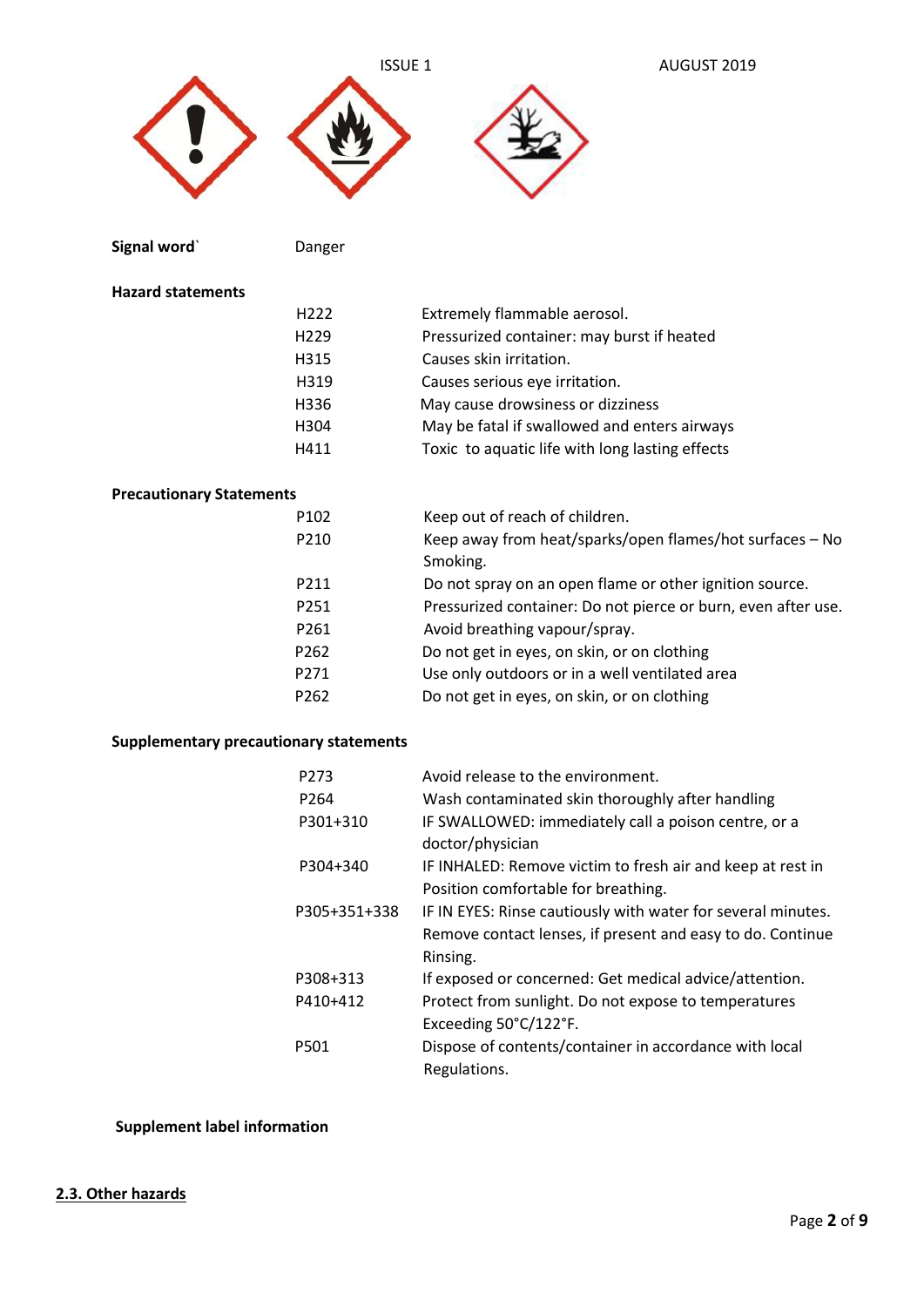#### **ISSUE 1** AUGUST 2019

 Pressurised container. Protect from sunlight and do not expose to temperatures exceeding 50°C. Do not pierce or burn even after use. Do not spray on naked flame or any incandescent material – NO SMOKING.

# **SECTION 3: COMPOSITION/INFORMATION ON INGREDIENTS**

#### **3.2 Mixtures**

PETROLEUM GASES LIQUIFIED 40-70% CAS- No.: 68476-85-7 EC No.: 270-704-2 Classification (EC 1272/2008) Flam. Gas 1 – H220 PETROLEUM ETHER 40-70% CAS – No: 64742-49-0 EC No.: 265-151-9 Classification (EC 1272/2008) Flam Liq 2;H225, Skin Irrit 2:H315 STOT SE 3;H336,Asp Tox 1;H304 Aquatic Chronic 2;H411

The full text for all R-Phrases and hazard statements are displayed in Section 16.

### **SECTION 4: FIRST AID MEASURES**

#### **4.1 Description of first aid measures**

#### **General information**

Move the exposed person to fresh air at once. Get medical attention if any discomfort continues.

#### **Inhalation**

Move the exposed person to fresh air at once. When breathing is difficult, properly trained personnel may assist affected person by administering oxygen. Keep the affected person warm and at rest. Get prompt medical attention.

#### **Ingestion**

DO NOT induce vomiting. Rinse mouth with water. Get prompt medical attention.

#### **Skin contact**

Wash the skin immediately with soap and water. Get medical attention if any discomfort continues.

#### **Eye Contact**

Rinse cautiously with water for several minutes. Remove contact lenses, if present and easy to do. Continue rinsing.

#### **4.2 Most important symptoms and effects, both acute and delayed**

No data available

### **4.3 Indication of any immediate medical attention and special treatment needed**

No data available

### **SECTION 5: FIREFIGHTING MEASURES**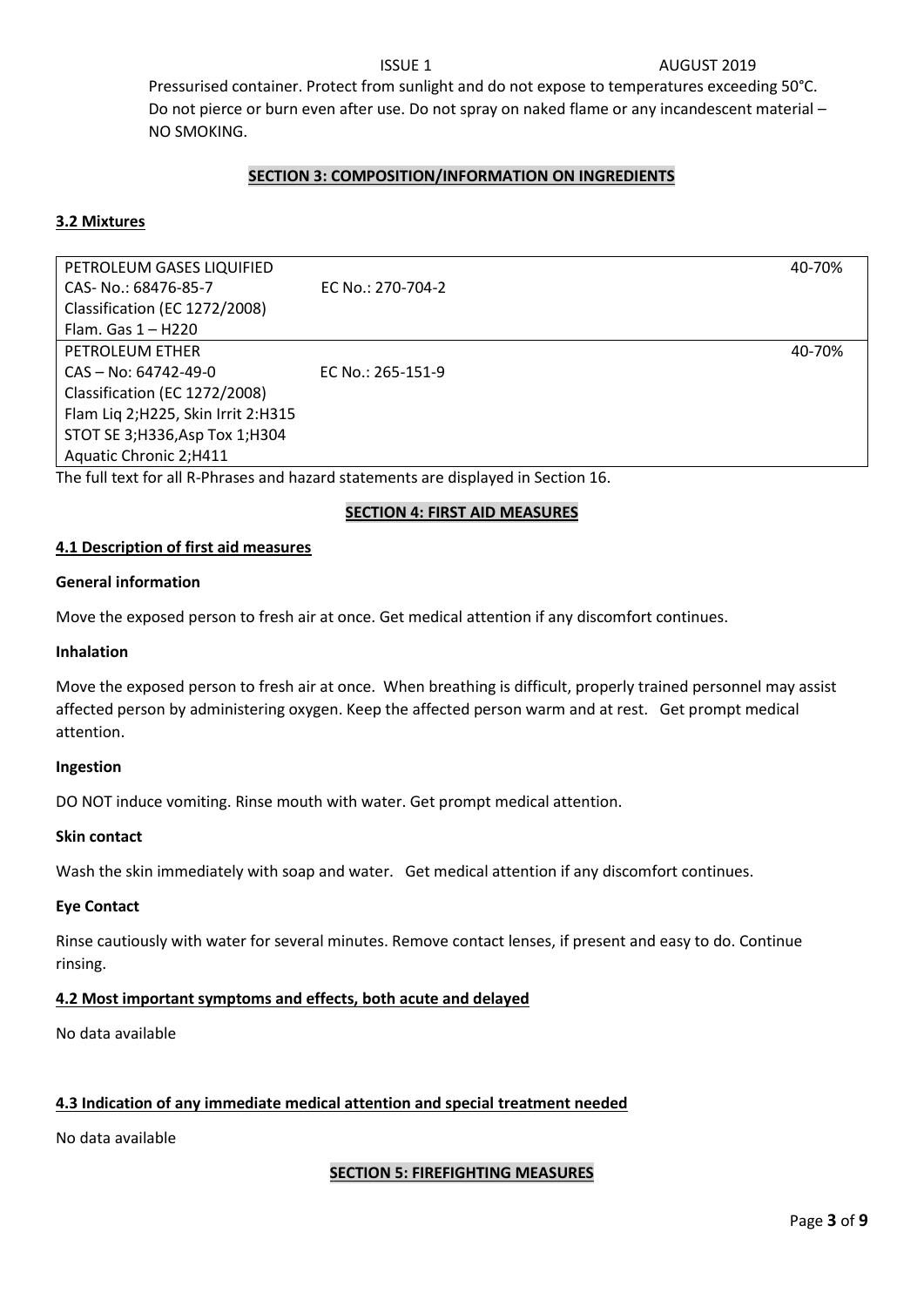# **5.1 Extinguishing media**

Extinguishing media

Fire can be extinguished using: foam; carbon dioxide; dry powder

## **5.2 Special hazards arising from the substance or mixture**

Unusual fire & Explosion hazards.

Aerosol cans may explode in fire.

Carbon Oxides

# **5.3 Advice for firefighters**

Wear self contained breathing apparatus for fire fighting if necessary.

### **SECTION 6: ACCIDENTAL RELEASE MEASURES**

### **6.1. Personal precautions, protective equipment and emergency procedures**

Wear respiratory protection. Avoid breathing vapours. Ensure adequate ventilation. Remove all sources of ignition. Evacuate personnel to a safe area. Beware of vapours accumulating in low areas. For personal protection see Section 8.

### **6.2 Environmental precautions**

Discharge into the environment must be avoided. Do not allow to enter drains.

### **6.3 Methods and material for containment and cleaning up**

Wear necessary protective equipment. Extinguish all ignition sources. Avoid sparks, flames, heat and smoking. Ventilate. Let evaporate. Keep out of confined spaces because of explosion risk. If leakage cannot be stopped, evacuate area.

### **6.4 Reference to other sections**

Wear protective clothing as described in section 8 of this safety data sheet. Avoid inhalation of vapour or mist; avoid contact with skin or eyes.

### **SECTION 7: HANDLING AND STORAGE**

### **7.1 Precautions for safe handling**

Keep away from heat, sparks and open flame. Avoid spilling, skin and eye contact. Ventilate well, avoid breathing vapours. Use approved respirator if air contamination is above accepted level.

### **7.2. Conditions for safe storage, including any incompatibilities**

Aerosol cans: Must not be exposed to direct sunlight or temperatures above 50°C.

### **7.3 Specific end use(s)**

The identified uses for this product are detailed in Section 1.2.

### **SECTION 8: EXPOSURE CONTROLS/PERSONAL PROTECTION**

### **8.1 Control parameters**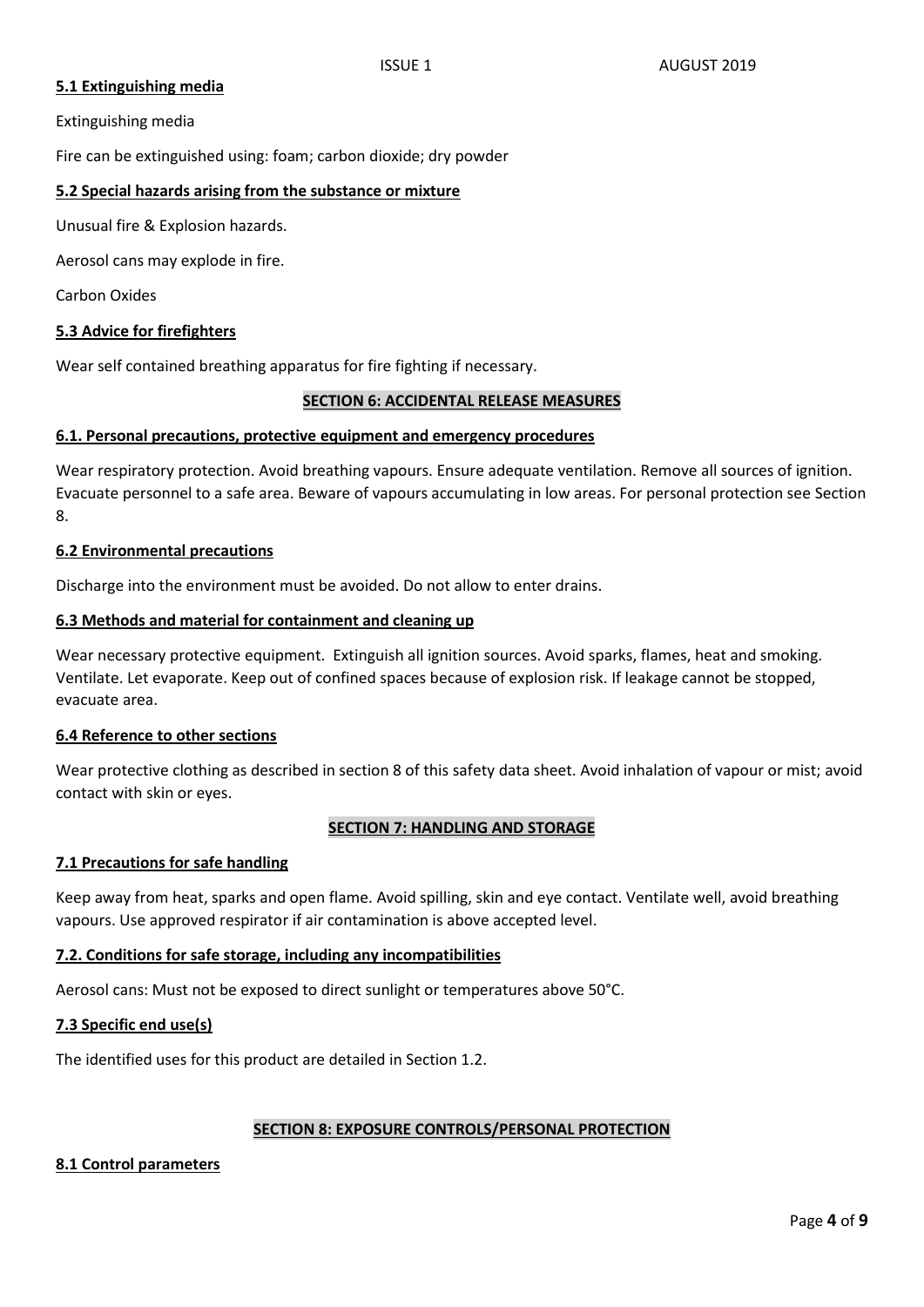| <b>ISSUE 1</b>   |            |               |                   | AUGUST 2019     |                   |              |  |
|------------------|------------|---------------|-------------------|-----------------|-------------------|--------------|--|
|                  | <b>STD</b> | $TWA - 8 Hrs$ |                   | $STEL - 15 Min$ |                   | <b>Notes</b> |  |
| PETROLEUM GASES  | WEL        | 1,000         | 1,250             | 1,250           | 2,180             | UK EH40 WEL  |  |
| <b>LIQUIFIED</b> |            | ppm           | mg/m <sup>3</sup> | ppm             | mg/m3             |              |  |
| PROPAN-2-OL      | WEL        | 440ppm        | 999               | 500ppm          | 1,250             | UK EH40 WEL  |  |
|                  |            |               | mg/m <sup>3</sup> |                 | mg/m <sup>3</sup> |              |  |
| <b>ETHANOL</b>   | WEL        | 1,000ppm      | 1,920             |                 |                   |              |  |
|                  |            |               | mg/m <sup>3</sup> |                 |                   |              |  |

WEL = Workplace exposure limit.

# **8.2 Exposure controls**

**Protective equipment**



### **Engineering measures**

Provide adequate general and local exhaust ventilation.

### **Respiratory equipment**

If ventilation is inadequate, suitable respiratory protection must be worn. Respiratory protection complying with an approved standard should be worn if a risk assessment indicates inhalation of contaminants is possible. Use respirators and components tested and approved under appropriate government standards such as CEN (EU).

#### **Hand protection**

Use protective gloves. These should satisfy the specifications of EU Directive 89/686/EEC and the standard EN 374 derived from it.

#### **Eye protection**

Wear splash proof goggles to prevent any possibility of eye contact. Use equipment for eye protection tested and approved under appropriate government standards such as NIOSH (US) or EN 166(EU)

#### **Other protection**

Wear appropriate clothing to prevent any possibility of liquid contact and repeated or prolonged vapour contact. **Hygiene measures**

DO NOT SMOKE IN WORK AREA! Wash hands at the end of each work shift and before eating, smoking and using the toilet. Promptly remove any clothing that becomes contaminated. When using do not eat, drink or smoke.

### **SECTION 9: PHYSICAL AND CHEMICAL PROPERTIES**

### **9.1 Information on basic physical and chemical properties**

| (a) Appearance                              | Aerosol.                           |
|---------------------------------------------|------------------------------------|
| (b) Odour                                   | Alcohol like                       |
| c) Odour Threshold                          | No data available                  |
| (d) pH                                      | No data available                  |
| (e) Melting point/freezing point            | No data available                  |
| (f) Initial boiling point and boiling range | 40 (°C)                            |
| (g) Flash point                             | Estimated at -35 <sup>o</sup> C    |
| (h) Evaporation point                       | No data available                  |
| (i) Flammability (solid gas)                | No data available                  |
| (j) Upper/lower flammability                |                                    |
| Or explosive limits                         | No data available                  |
| (k) Vapour pressure                         | No data available                  |
| (I) Vapour density                          | No data available                  |
| (m) Relative density                        | $0.695 - 0.710$ at 20 $^{\circ}$ C |
| (n) Water solubility                        | Not miscible or difficult to mix   |
| (o) Partition coefficient                   |                                    |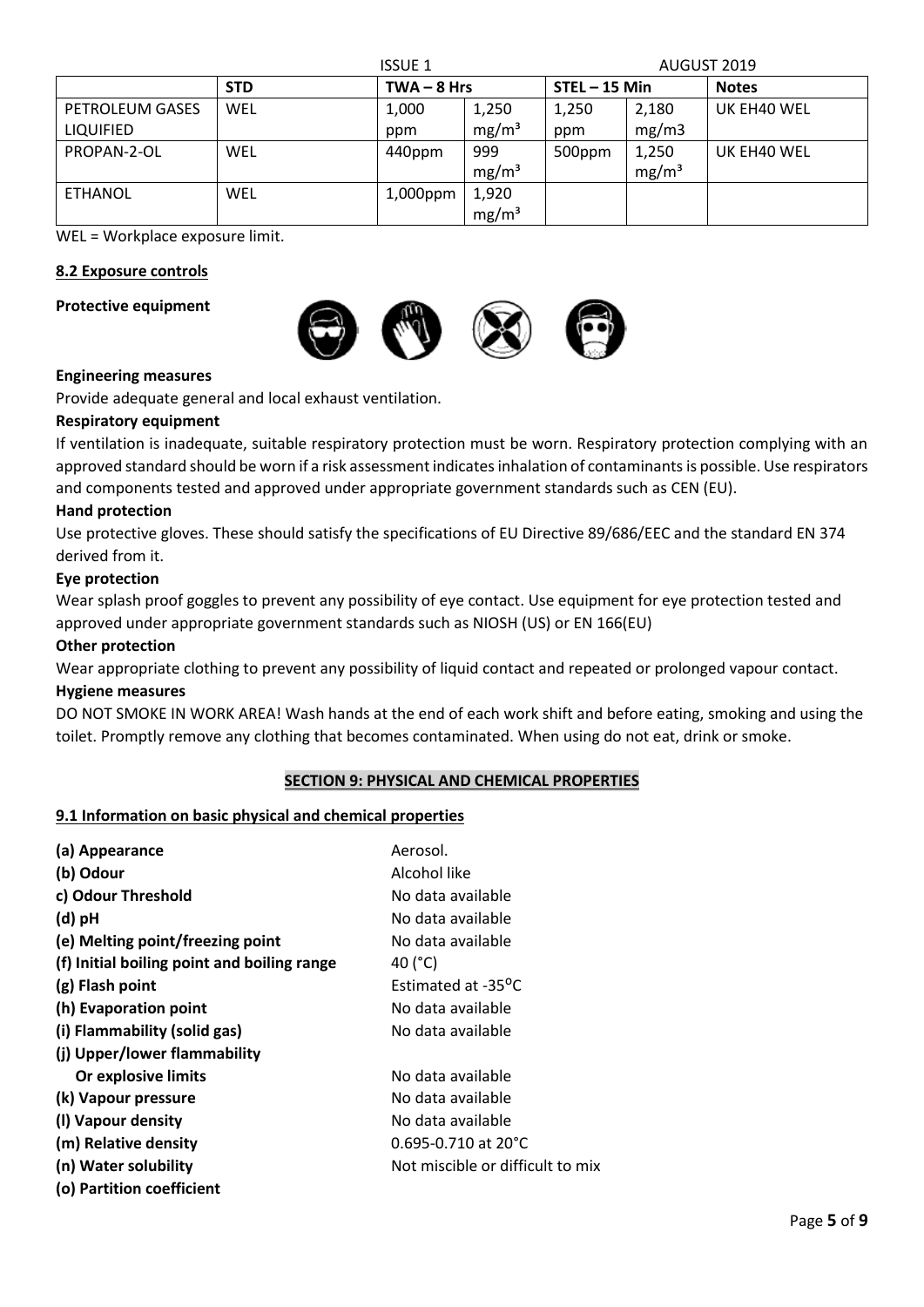**n-octanol/water** No data available

- (p) Auto-ignition temperature **No data available**
- **(q) Decomposition temperature** No data available
- **(r) Viscosity No data available**
- (s) Explosive properties and a No data available
- **(t) Oxidising properties** No data available.

# **9.2 Other information**

# **SECTION 10: STABILITY AND REACTIVITY**

# **10.1 Reactivity**

No data available.

# **10.2 Chemical stability**

No data available.

# **10.3 Possibility of hazardous reactions** No data available.

# **10.4 Conditions to avoid**

Avoid heat, flames and other sources or ignition.

# **10.5 Incompatible materials**

Materials to avoid Strong acids, strong oxidising substances and strong alkalis. All sources of ignition.

### **10.6 Hazardous decomposition products**

Carbon oxides.

# **SECTION 11: TOXICOLOGICAL INFORMATION**

# **11.1 Information on toxicological effects**

**Acute Toxicity** No data available.

**Ingestion**  May cause discomfort if swallowed.

**Skin contact**  No data available.

**Eye contact** No data available.

**Respiratory or skin sensitisation** No data available

**Carcinogenicity** No data available

**Additional information** No data available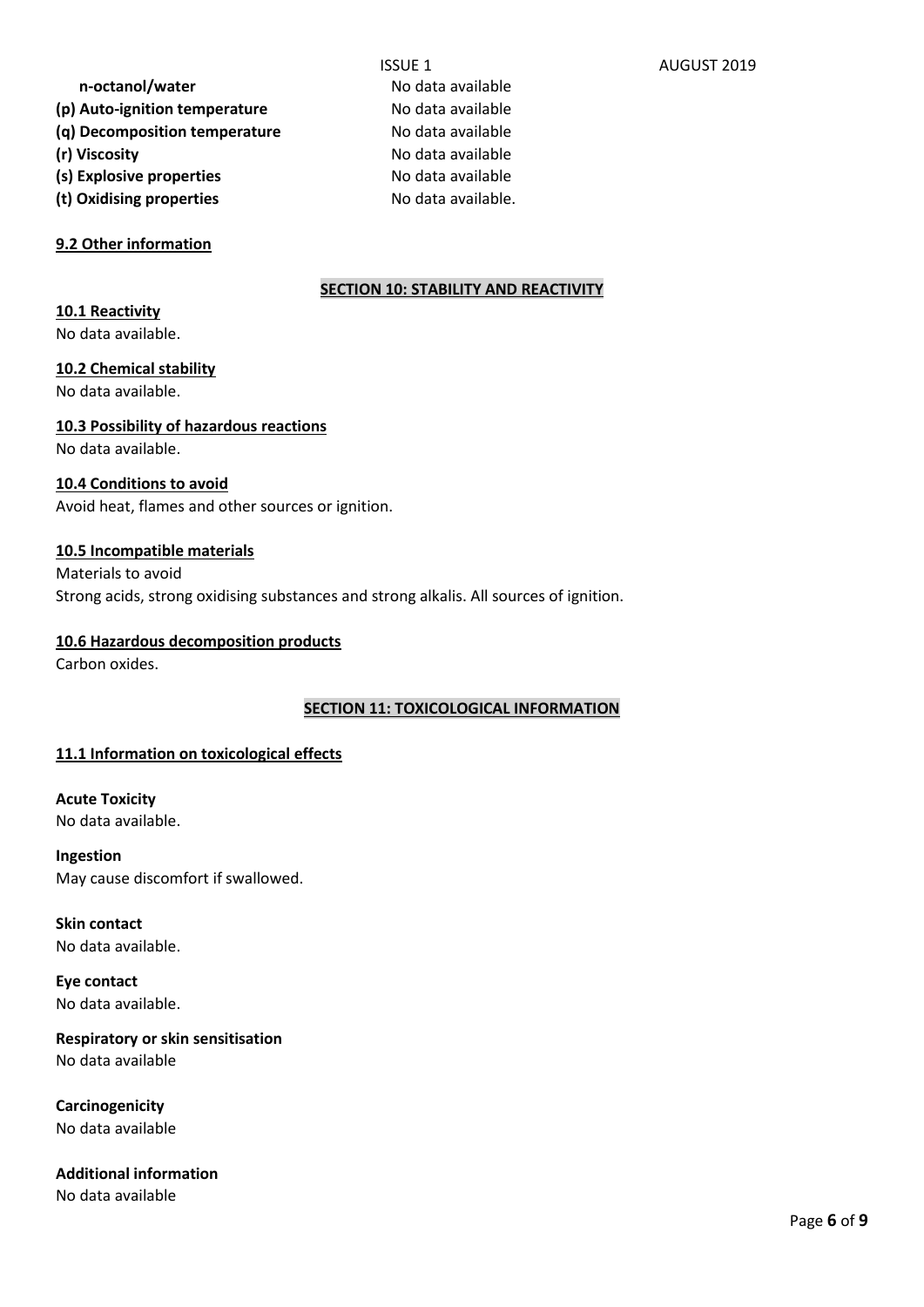### **ISSUE 1** AUGUST 2019 **SECTION 12: ECOLOGICAL INFORMATION**

#### **Ecotoxicity**

The product contains a substance which is harmful to aquatic organisms and which may cause long term adverse effects in the aquatic environment.

### **12.1 Toxicity**

No data available

### **12.2 Persistence and degradability**

No data available

### **12.3 Bio accumulative potential**

No data available

### **12.4 Mobility in soil**

No data available

### **12.5 Results of PBT and vPvB Assessment**

This substance/mixture contains no components considered to be either persistent, bioaccumulative and toxic (PBT), or very persistent and very bioaccumulative (vPvB).

### **12.6 Other adverse effects**

No data available

#### **SECTION 13: DISPOSAL CONSIDERATIONS**

### **13.1 Waste treatment methods**

Empty containers must not be burned because of explosion hazard. Dispose of waste and residues in accordance with local authority requirements.

### **SECTION 14: TRANSPORT INFORMATION**

#### **14.1 UN Number**

| UN No. (ADR/RID/ADN) | 1950 |
|----------------------|------|
| UN No. (IMDG)        | 1950 |
| UN No. (ICAO)        | 1950 |

### **14.2 UN proper shipping name**

Proper shipping name – AEROSOLS

### **14.3 Transport hazard class(es)**

| ADR/RID/ADN class          | 2.1            |
|----------------------------|----------------|
| ADR/RID/ADN class          | Class 2: Gases |
| ADR Label No               | 2.1            |
| <b>IMDG Class</b>          | 2.1            |
| <b>ICAO Class/division</b> | 2.1            |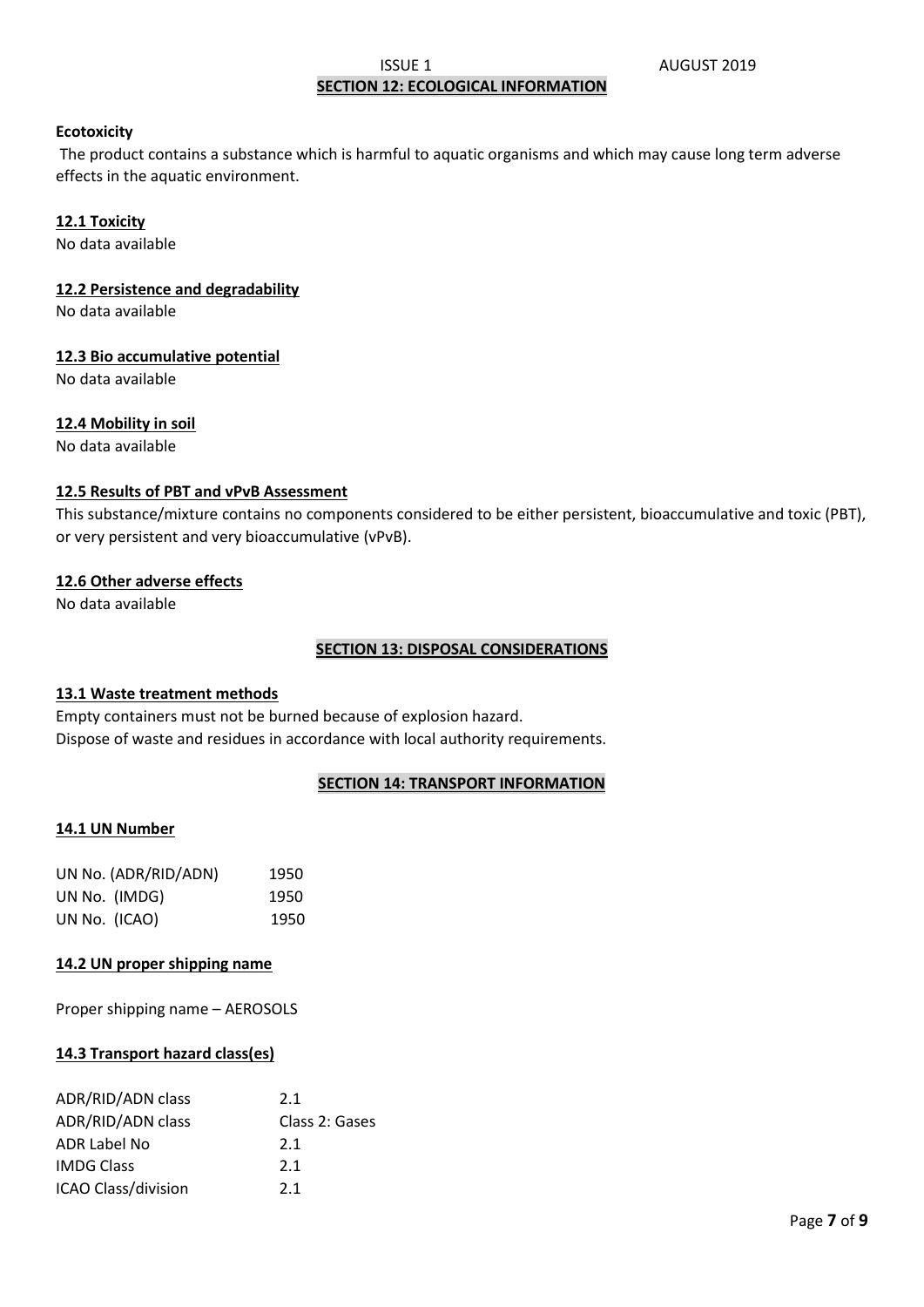20GSF

| CEFIC TEC <sup>®</sup> No | 20G  |
|---------------------------|------|
| Air Class                 | 2.1  |
| UK Road Class             | 2.1  |
| <b>Transport labels</b>   | L.Q. |



# **14.4 Packing group**

Not applicable.

# **14.5 Environmental hazards**

Environmentally hazardous substance/marine pollutant.

# **14.6 Special precautions for user**

| <b>EMS</b>              | $F-D, S-U$ |
|-------------------------|------------|
| Tunnel restriction code | (D)        |

# **14.7 transport in bulk according to Annex II of MARPOL73/78 and the IBC code.**

Not applicable

# **SECTION 15: REGULATORY INFORMATION**

### **15.1 Safety, health and environmental regulations/legislation specific for the substance or mixture.**

Statutory instruments

The chemicals (Hazard information and packaging for supply) regulations 2009 (S.I 2009 No. 716). Control of substances hazardous to health.

Approved code of practice.

Classification and labelling of substances and preparations dangerous for supply. Safety data sheets for substances and preparations.

Guidance notes

Workplace exposure limits EH40. Introduction to Local exhaust ventilation HS(G)37. CHIP for everyone HSG(108). EU Legislation

Dangerous substance directive 67/548/EEC. Dangerous preparations directive 1999/45/EC. Regulation (EC) No 1907/2006 of the European parliament and of the council of 18 December 2006 concerning the registration, evaluation, authorisation and restriction of chemicals (REACH), establishing a European Chemicals agency, amending directive 1999/45/EC and repealing council regulation (EEC) No 793/93 and commission regulation (EC) No 1488/94 as well as council directive 76/769/EEC and commission directives 91/155/EEC, 93/67/EEC, 93/105/Ec and 2000/21/EC, including amendments.

### **15.2 Chemical safety assessment**

A chemical safety assessment was not carried out for this product,

# **SECTION 16: OTHER INFORMATION**